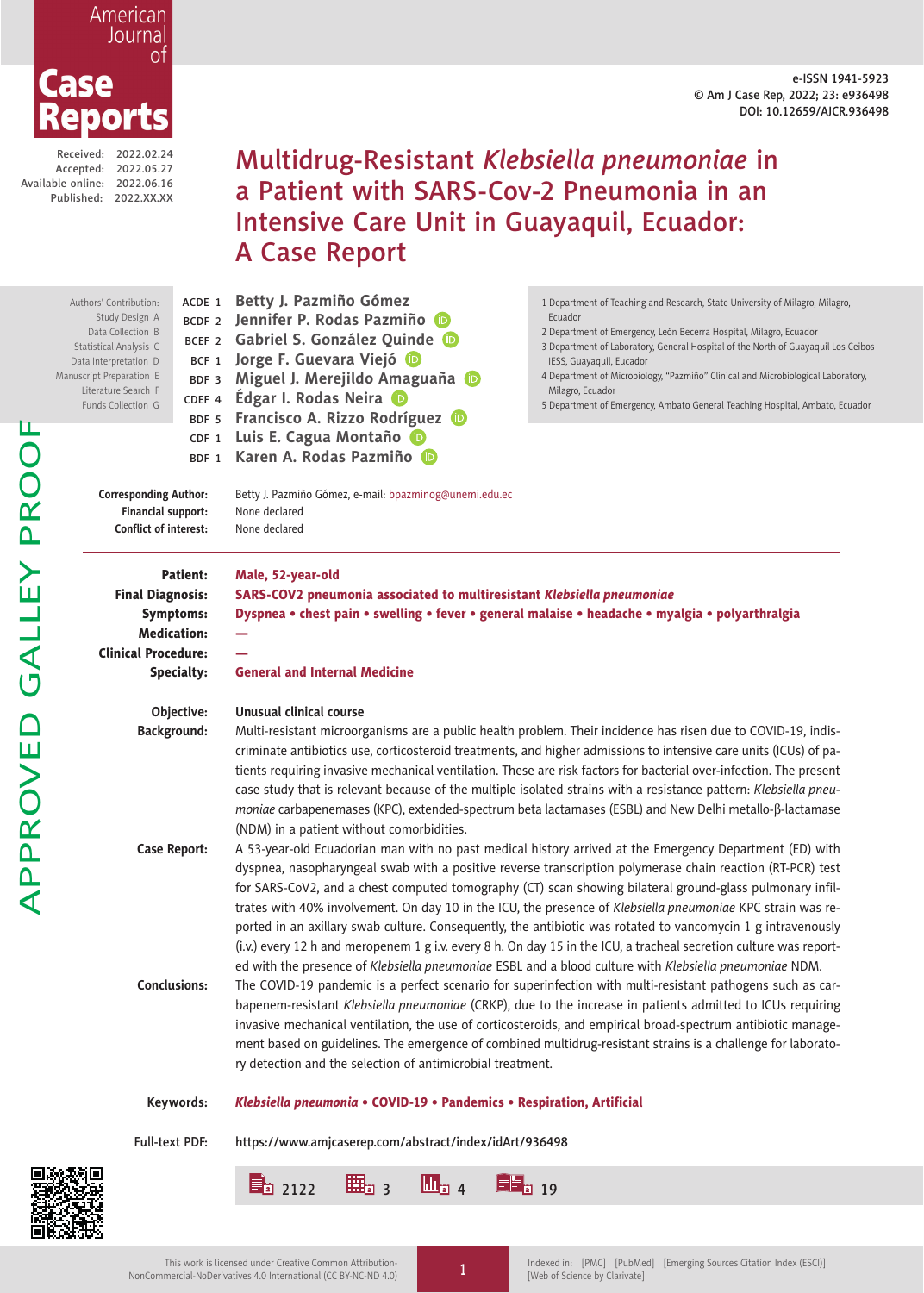# **Background**

The world is going through a public health crisis that took science and research by surprise: the spread of the SARS-CoV-2 virus, which causes COVID-19 disease. Another alarming situation is multi-resistance to antimicrobials, which is responsible for 700 000 deaths per year worldwide. Carbapenemresistant *Klebsiella pneumoniae* (CRPK) was first identified in the United States in 1996 and is characterized by causing severe infections. It is becoming a global health problem due to its easy transmissibility and limited treatment options [1,2].

*Klebsiella pneumoniae* triggers urinary tract, respiratory and intra-abdominal infections, and bacteremia.  $\beta$ -lactams are the most widely used antibiotics in the treatment of infections caused by bacteria, and carbapenems are one of the most important antibiotics in this group. In recent years, bacteria have developed multiple mechanisms of resistance against these antimicrobials, such as: alterations in the permeability of the outer membrane due to loss of porins, presence of efflux pumps, hyper-production of  $c$ AMP-type  $\beta$ -lactamases, and production of inactivating enzymes. The most significant enzymes are the *Klebsiella pneumoniae* carbapenemases (KPC), New Delhi metallo-β-lactamase (NDM), active-on-imipenem (IMP), Verona integron-mediated metallo-b-lactamase (VIM), and oxacillin-hydrolyzing (OXA-type) carbapenemases, which can hydrolyze carbapenem antibiotics and inactivate their action against microorganisms of the Enterobacteriaceae family [3-6].

A meta-analysis of 16 studies that involved 3627 participants identified the following risk factors associated with CRPK infection: longer length of hospital stay, admission to an ICU, prior hospitalization, more days in an ICU, transplant recipient, steroid use, and exposure to carbapenems, aminoglycosides, glycopeptides, quinolones, and penicillin [7].

It is challenging to differentiate between SARS-CoV-2 and bacterial pneumonia based on clinical signs and symptoms. An accurate microbiological diagnosis is essential to identify bacterial superinfection pneumonia in patients with severe COVID-19 on mechanical ventilation. Bronchoalveolar lavage (BAL) samples are the criterion standard for detecting respiratory pathogens by bronchoscopy and confirming their superiority over nasopharyngeal swabs or endotracheal aspirates [8,9]. However, in many hospitals, BAL procedures were avoided in patients with SARS-CoV-2 pneumonia, as this is an invasive procedure with high risk for the operator [10].

# Case Report

A 53-year-old Ecuadorian man with no past medical history presented with 9 days of myalgia, headache, and general malaise. On day 3 after the onset of his symptoms, he had a fever of 38.2°C and polyarthralgia and was given a RT-PCR SARS-CoV-2 test, with a negative result. For symptom management, he received acetaminophen, antihistamines, hydration, and vitamin C. He self-medicated with two 6 mg doses of ivermectin. On day 7, he presented anosmia, dysgeusia, and dyspnea, so he took a second RT-PCR SARS-CoV-2 test, with a positive result. He arrived at the Emergency Department (ED) with a chest computed tomography (CT) scan showing bilateral ground-glass pulmonary infiltrates, with 40% involvement (**Figure 1**).

His vital signs in the ED showed a respiratory rate of 36 breaths per min, and SaO $_{_2}$  of 90% on room air. His heart rate was 80  $\,$ beats per minute, his blood pressure was 135/85 mmHg, and his weight 100 kg. A high-flow nasal cannula was placed at 30 L/min with 50% FiO<sub>2</sub> with a subsequent respiratory rate of 26 breaths per min and SaO $_{_2}$  of 99%. He received treatment based on dexamethasone, enoxaparin, acetaminophen,



**Figure 1.** Chest computed tomography scan showing bilateral ground-glass pulmonary infiltrates.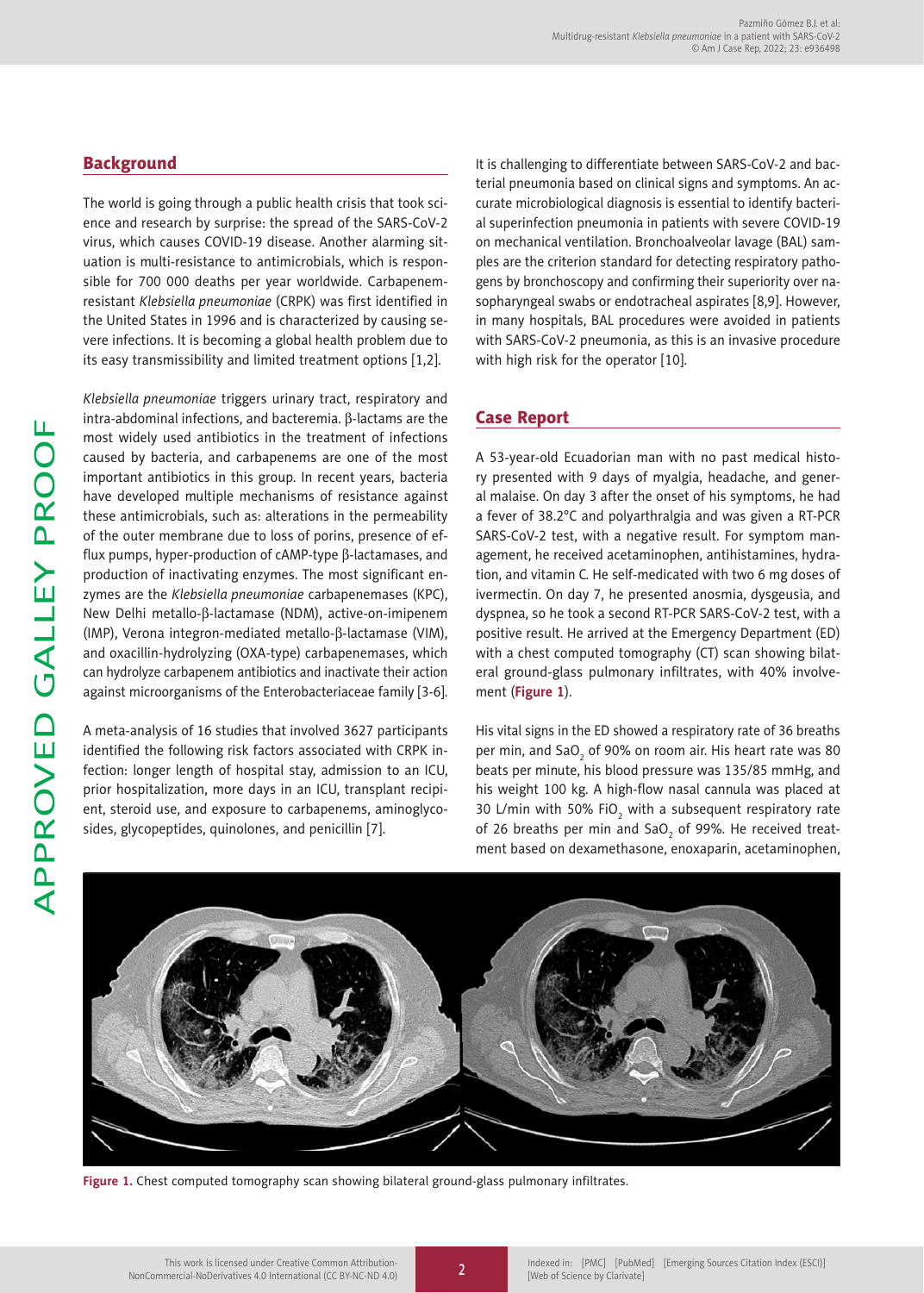acetylcysteine, and bronchodilators. During his second day of hospitalization, the fever persisted with a temperature of 39°C, a respiratory rate of 38 rpm, SpO $_2$  92% with high-flow parameters at 50 L/min and FiO $_{\rm 2}$  of 100%. Therefore, he was admitted to the ICU and endotracheal intubation was carried out. His laboratory findings were leukocytes 10 500/mm<sup>3</sup>, neutrophils 73.4%, lymphocytes 19.2%, hemoglobin 13.3 g/dl, hematocrit 39.4%, and platelets 196 000/mm<sup>3</sup>. The first blood, urine, and sputum samples were taken for culture with subsequent initiation of broad-spectrum antibiotics based on piperacillin-tazobactam 4.5 g i.v. every 6 h. Subsequently, the cultures were reported negative. On day 9, axillary, inguinal, and rectal swab samples were taken for the rescue of multi-resistant microorganisms as part of the ICU's hospital protocol. On day 10 of his stay in the ICU, the presence of *Klebsiella pneumoniae* KPC strain was reported in an axillary swab culture, while inguinal and rectal swab cultures were negative. The antibiotic was rotated to vancomycin 1 g i.v. every 12 h and meropenem 1 g i.v. every 8 h.

On day 11 in the ICU, due to an increase in leukocytes and inflammatory markers plus lung involvement in a control chest CT scan and isolation of *Klebsiella pneumoniae* KPC strain in the axillary swab sample, the infectious disease service indicated tracheal aspirate collection for Gram, culture, and KOH, to confirm that the patient had gone from colonization to infection by a multi-resistant pathogen. Subsequently, colistin 100 mg i.v. was added every 8 h.

On day 15 of his stay in the ICU, a tracheal secretion culture was reported with the presence of 10 000 000 CFU/ml *Klebsiella pneumoniae* ESBL strain, with minimum inhibitory concentrations (MIC) for ampicillin-sulbactam >32, amikacin <2, ertapenem <0.5, imipenem <0.25, meropenem <0.25, ciprofloxacin >4, gentamicin <1, and piperacillin-tazobactam >128. The lower respiratory track sample was taken using a non-invasive technique for quantitative culture analysis.

On day 16 of his stay in the ICU, a blood culture was reported with the presence of *Klebsiella pneumoniae* strain NDM. These samples were sent to the National Institute of Public Health Research (INSPI) for confirmation of bacterial resistance. An NDM-type carbapenemase-producing microorganism, resistant to cefotaxime, ciprofloxacin, meropenem, cefepime, ertapenem, ceftazidime, imipene, and aztreonam, and sensitive to gentamicin and amikacin, was obtained by molecular biology. On day 20 of his ICU stay, the patient was successfully extubated. On day 34, he was discharged in good general condition.

Samples of blood cultures, axillary swabs, and tracheal secretions were taken from a patient from Guayaquil, Ecuador. They were inoculated in selective enriched culture media of blood agar, MacConkey, and supplemented chocolate, and placed

![](_page_2_Figure_6.jpeg)

**Figure 2.** Induction method with EDTA and APB disk to presumptively detect resistance mechanisms, showing a reaction with the EDTA disk (NDM).

in an incubator at 37°C for 48 h. Bacterial colonies were recovered, on which the Gram stain and oxidase test were performed. For the sensitivity test, the automated platform BD Phoenix 100 was used. A result was shown in 18 to 24 h with the identification and MIC of the isolate. As complementary tests, an assay was performed of the induction method with ethylenediaminetetraacetic acid (EDTA) and boronic acid (APB) disk to presumptively detect resistance mechanisms, showing a reaction with the EDTA disk (NDM) (**Figure 2**). The IMP and VIM enzymes have a hydrolytic profile that includes all betalactam antibiotics except aztreonam and they are not inhibited by clavulanic acid, sulbactam, or tazobactam. However, they are inhibited by divalent cation chelating agents such as EDTA and thiol compounds such as 2-mercaptopropionic acid or dipicolinic acid. Recently, the NDM-1 enzyme has affected the world due to the multi-resistant or broad-resistant profile generated by these microorganisms.

A rapid test was carried out to detect OXA-48, KPC and NDM in bacterial isolates (RESISTET-3 O.K.N. K-Set/Coris BioConcept). Positive feedback was shown for KPC (**Figure 3**). As an additional test, a rapid test was performed to detect OXA-48, KPC, and NDM in bacterial isolates (RESISTET-3 O.K.N. K-Set/Coris BioConcept). A positive reaction for NDM (**Figure 4**) was shown, which was then sent to the reference laboratory, CRN-RAM of the National Institute of Public Health Research (INSPI), to confirm the diagnosis.

Tracheal aspirate showed *Klebsiella pneumoniae*, KPC strain. This strain is sensitive to carbapenems (imipenem,  $\leq 0.25$ , ertapenem  $\leq$ 0.5, meropenem  $\leq$ 0.25) and aminoglycosides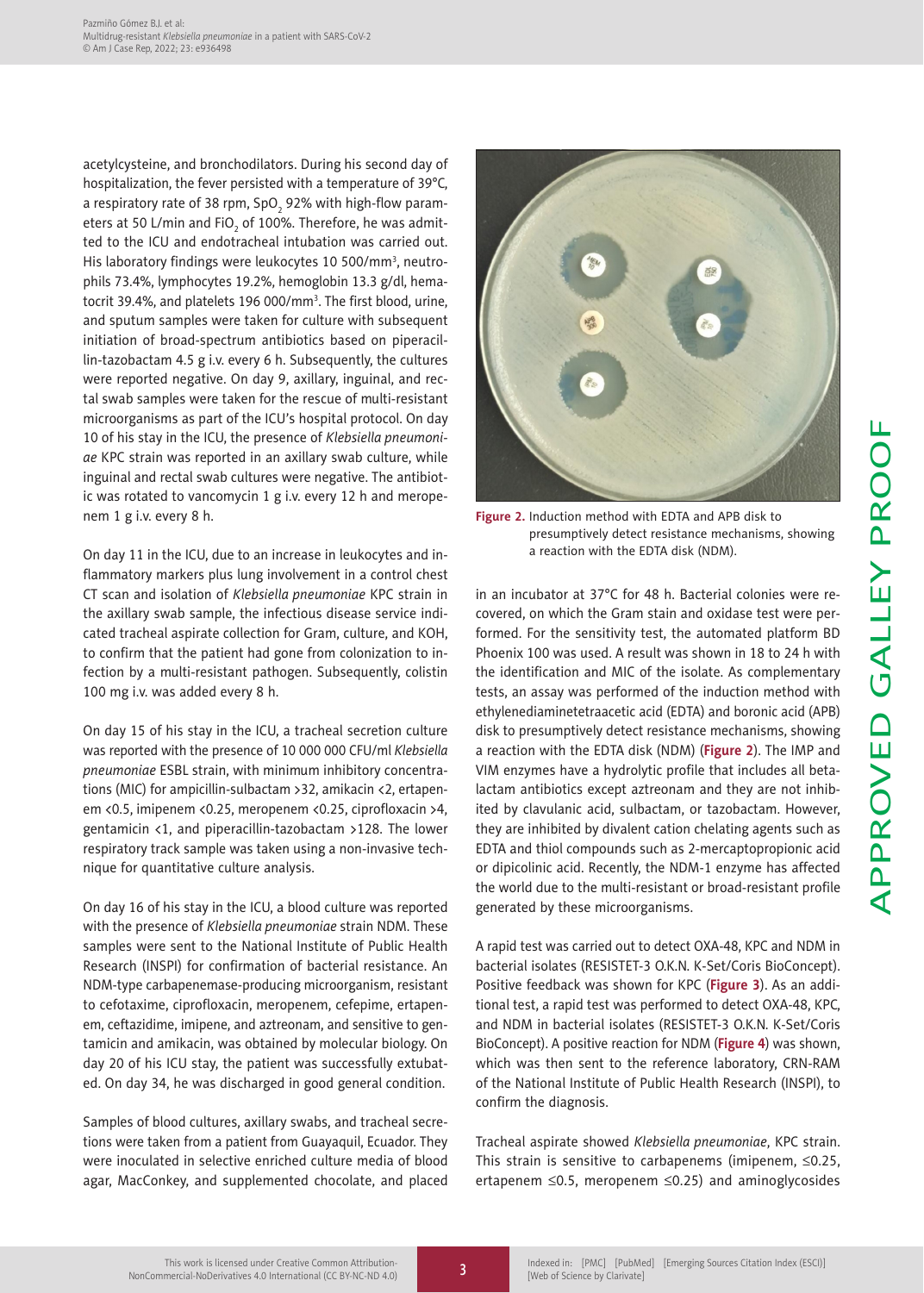![](_page_3_Picture_1.jpeg)

**Figure 3.** Rapid test for the detection of OXA-48, KPC, and NDM in bacterial isolates (RESISTET-3 O.K.N. K-Set/Coris BioConcept), showing positive reaction for KPC.

| Table 1. Tracheal aspirate MIC Klebsiella pneumoniae, ESBL |
|------------------------------------------------------------|
| strain.                                                    |
|                                                            |

| Klebsiella pneumoniae, ESBL strain |                |             |  |  |
|------------------------------------|----------------|-------------|--|--|
| <b>Antibiotics</b>                 | Interpretation | <b>MIC</b>  |  |  |
| Ampicillin+sulbactam               | $\mathsf{R}$   | >32         |  |  |
| Amikacin                           | $\varsigma$    | $\leq$ 2    |  |  |
| Ertapenem                          | $\varsigma$    | $\leq 0.5$  |  |  |
| Imipenem                           | S              | $\leq 0.25$ |  |  |
| Meropenem                          | $\varsigma$    | $\leq 0.25$ |  |  |
| Ciprofloxacin                      | $\mathsf{R}$   | >4          |  |  |
| Gentamicin                         | $\varsigma$    | $\leq$ 1    |  |  |
| Piperacillin+tazobactam            | R              | 128         |  |  |

Antimicrobial susceptibility interpretation of tracheal aspirate.

(amikacin  $\leq$ 2.0, gentamicin  $\leq$ 1.0), and resistant to antibiotics with beta lactamase inhibitors (ampicillin+sulbactam  $\geq 32$ , piperacillin+tazobactam 128) and first-generation quinolones (ciprofloxacin ³4) (**Table 1**).

Aerobic and anaerobic blood culture showed *Klebsiella pneumoniae*, CEPA NDM. This is colistin-sensitive ≤0.5 and tigecycline-resistant ³8.0 (**Table 2**). An axillary swab contained *Klebsiella pneumoniae*, NDM strain. This is colistin-sensitive £0.5 and tigecycline-resistant ³8.0 (**Table 2**).

A blood culture confirmed at the National Institute of Public Health was performed using the Kirby Bauer manual identification method. The following sensitivity was obtained: sensitive to amikacin and gentamicin and resistant to ceftazidime, cefotaxime, cefepime, ciprofloxacin, aztreonam, meropenem, imipenem, ertapenem, and intermediate colistin MDC 0.5 ug/ ml. CIM-BMD+DD susceptibility tests were carried out and CLSI interpretation standards were met. The results showed

![](_page_3_Picture_9.jpeg)

**Figure 4.** Rapid test for the detection of OXA-48, KPC, and NDM in bacterial isolates (RESISTET-3 O.K.N. K-Set/Coris BioConcept), showing a positive reaction for NDM.

|  |                                 |  |  | Table 2. Blood culture and axillar swab MIC Klebsiella |  |
|--|---------------------------------|--|--|--------------------------------------------------------|--|
|  | <i>pneumoniae</i> , NDM strain. |  |  |                                                        |  |

| Klebsiella pneumoniae, NDM strain                                                                              |                       |            |  |  |  |
|----------------------------------------------------------------------------------------------------------------|-----------------------|------------|--|--|--|
| <b>Antibiotics</b>                                                                                             | <b>Interpretation</b> | <b>MIC</b> |  |  |  |
| Colistin                                                                                                       | ς                     | $\leq 0.5$ |  |  |  |
| Tigecycline                                                                                                    | R                     | >8         |  |  |  |
| Aerobic blood culture: positive and anaerobic blood culture:<br>positive                                       |                       |            |  |  |  |
| Aerobic axillar swab: positive and anaerobic axillar swab<br>positive                                          |                       |            |  |  |  |
| A contract come la tradica come anomatic titular tradica concernant come and finite and incontract come and al |                       |            |  |  |  |

Antimicrobial susceptibility interpretation of blood culture and axillar swab; aerobic and anaerobic.

a carbapenemase-positive, ABP-IMI synergy-negative, EDTA-IMI synergy-positive, MDM-type carbapenemase-producing microorganism (**Table 3**).

## **Discussion**

We presented the case of a patient without comorbidities with severe pneumonia due to COVID-19. The case was complicated by superinfection with CRKP associated with invasive mechanical ventilation in an ICU in Guayaquil, Ecuador.

Two other case studies have been presented of patients in the ICU of a tertiary hospital in Spain. The patients had COVID-19 and developed superinfection by multi-resistant microorganisms associated with risk factors such as the use of mechanical ventilation, corticosteroids, broad-spectrum antibiotic treatment, and increased length of hospital stay [11,12].

An outbreak of multi-resistant *Klebsiella pneumoniae* occurred in an ICU that was full with patients with COVID-19.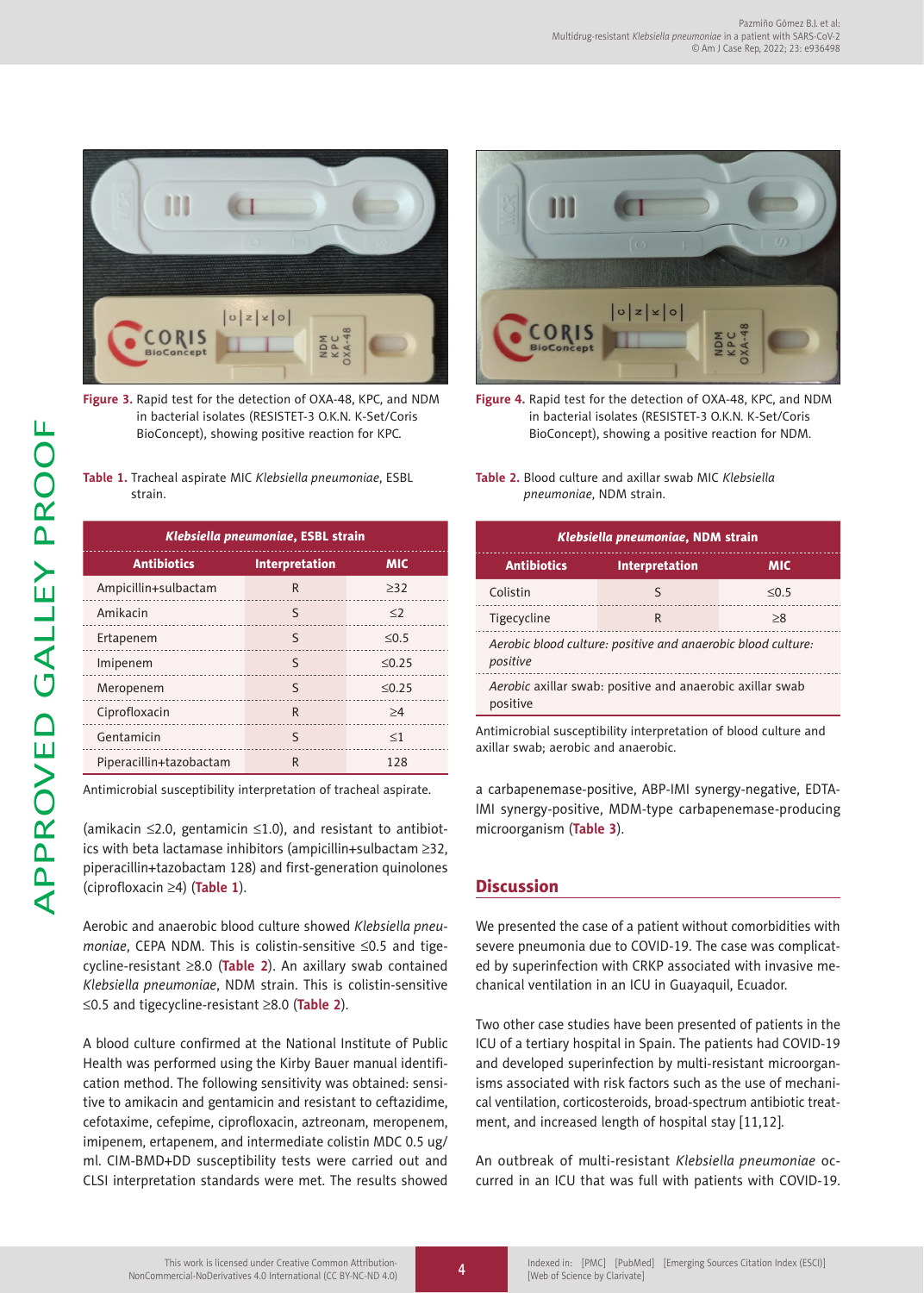### **Table 3.** Blood culture confirmation *Klebsiella pneumoniae*, NDM strain (confirmed at the INSPI Guayaquil, Ecuador). Microbiological findings. *Klebsiella pneumoniae ss. Pneumonia.*

| Cefotaxime                                                                                                                   | $\mathsf{R}$ | 6 mm            | Ceftazidime                                                                                                                             | $\mathsf{R}$  | 6 mm            |  |
|------------------------------------------------------------------------------------------------------------------------------|--------------|-----------------|-----------------------------------------------------------------------------------------------------------------------------------------|---------------|-----------------|--|
| Ciprofloxacin                                                                                                                | R            | 6 mm            | Gentamicin                                                                                                                              | S             | 20 mm           |  |
| Meropenem                                                                                                                    | R            | $12 \text{ mm}$ | Imipenem                                                                                                                                | R             | 10 mm           |  |
| Cefepime                                                                                                                     | R            | 6 mm            | Amikacin                                                                                                                                | S             | 19 mm           |  |
| Ertapenem                                                                                                                    | ${\sf R}$    | $10 \text{ mm}$ | Aztreonam                                                                                                                               | R             | $12 \text{ mm}$ |  |
| Colistin_MDC                                                                                                                 |              |                 |                                                                                                                                         | 0.5 ug/Ml (I) |                 |  |
| Identification method                                                                                                        |              |                 | Manual                                                                                                                                  |               |                 |  |
| Sensitivity test                                                                                                             |              |                 | $CIM-BMD + DD$                                                                                                                          |               |                 |  |
| Interpretation rule                                                                                                          |              |                 | <b>CLSI</b>                                                                                                                             |               |                 |  |
| Carbapenemase                                                                                                                |              |                 | Positive                                                                                                                                |               |                 |  |
| Inactivation Carbapenemes mCIM                                                                                               |              |                 | Positive                                                                                                                                |               |                 |  |
| Inactivation Carbapenemes eCIM                                                                                               |              |                 | Positive                                                                                                                                |               |                 |  |
| Synergy ABP-IMI                                                                                                              |              |                 | Negative                                                                                                                                |               |                 |  |
| <b>Synergy EDTA-IMI</b>                                                                                                      |              |                 | Positive                                                                                                                                |               |                 |  |
| Molecular biology research                                                                                                   |              |                 | Yes                                                                                                                                     |               |                 |  |
| bla-KPC                                                                                                                      |              |                 | Negative                                                                                                                                |               |                 |  |
| bla-VIM                                                                                                                      |              |                 | Negative                                                                                                                                |               |                 |  |
| bla-IMP                                                                                                                      |              |                 | Negative                                                                                                                                |               |                 |  |
| bla-NDM                                                                                                                      |              |                 | Positive                                                                                                                                |               |                 |  |
| bla-OXA48                                                                                                                    |              |                 | Negative                                                                                                                                |               |                 |  |
| Comments                                                                                                                     |              |                 | NDM-type carbapenemase-producing microorganism<br>Consider use of combination therapy<br>Please maintain vigilance of the microorganism |               |                 |  |
| and the fit to the complete the could be a discussion of the could be a three DNCDL.<br>والمتمار المتقاط والمستنقش والمنافسة |              |                 |                                                                                                                                         |               |                 |  |

Antimicrobial susceptibility interpretation of blood culture confirmed at the INSPI.

It is assumed that there was non-compliance with standard and contact biosafety regulations. NDM-1K is thought to have been transmitted in the environment due to invasive procedures and the administration of immunomodulatory therapy in patients with COVID-19. Failure to change gloves between patient check-ups is possibly one of the causes of the propagation of NDM-1K-producing bacteria. Non-compliance with biosafety standards occurred worldwide as ICUs were overwhelmed and understaffed, and the lack of sanitary implements to control these multi-resistance outbreaks aggravated the patients' situations and raised the risk of mortality [13].

In a study, patients with a positive result in the reverse transcriptase polymerase chain reaction (RT-PCR) test for the SARS-CoV-2 virus were included in the COVID-19 group, and more

than 1 species of MMR was detected. The positivity of the analyzed samples was made in axillary (2%), pharyngeal (2.4%), nasal (0.9%), and rectal (8.2%) exudates. The latter were the most significant samples for the detection of ESBL-producing Enterobacteriaceae [11].

Clinical teams in Chicago's ICUs routinely obtained BAL fluid from mechanically ventilated patients at the time of intubation and when ventilator-associated pneumonia (VAP) was clinically suspected to administer antibiotics. With the initial surge of COVID-19 in Chicago, the standard bronchoscopy and bronchoalveolar lavage (BAL) technique was modified to minimize operator exposure to infectious aerosols [14]. Based on ICU hospital protocol, axillary, inguinal, and rectal swab samples are obtained for screening multi-resistant microorganisms, similar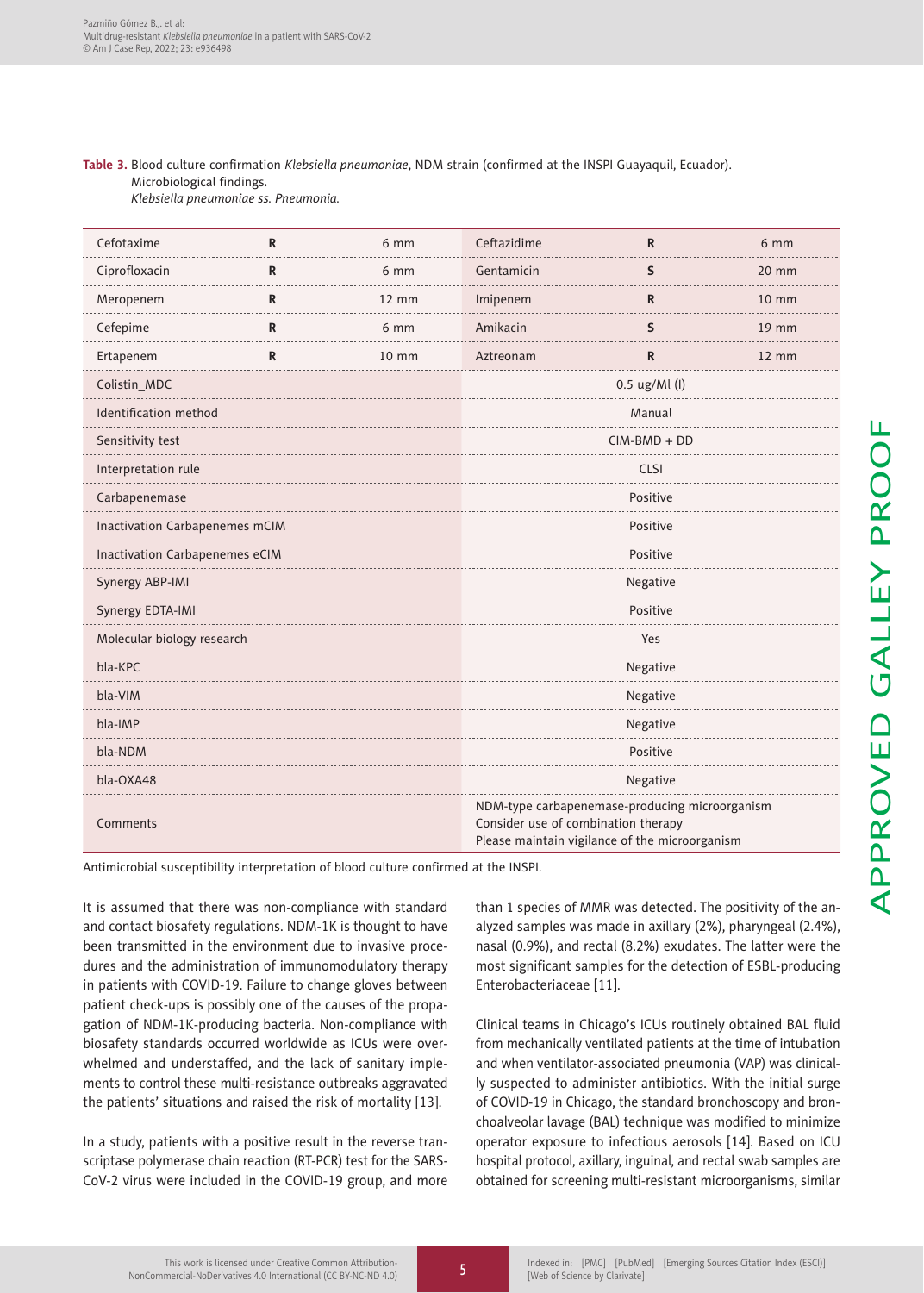to a studio of optimization of multiple muco-cutaneous site sampling method for screening MRSA colonization in ICUs [15].

In Michigan in 2018, *Klebsiella michiganensis*, a producer of KPC-2, NDM-1, and NDM-5, was identified in a Chinese patient with acute diarrhea. In Switzerland in 2019, a case of KPC-3 was reported, while in South Africa, *Klebsiella michiganensis* was identified that produced OXA-181 and NDM-1 in a stool sample [16].

The INEI-ANLIS antimicrobial service "Dr Carlos Malbrán" (National Reference Laboratory LNR) in Argentina confirmed during the first wave of the COVID-19 pandemic the health emergency and dissemination by combined carbapenemaseproducing *Enterobacteriaceae*. During the period from May to November 2020, the LNR isolated 196 gram-negative bacilli for reference studies. A total of 52/196 (27%) isolates were identified as dual carbapenemase producers from 13 hospitals: 31 KPC + NDM, 19 NDM+ OXA-163, and 2 KPC+ IMP. Co-expression of different classes of carbapenemases in *Enterobacterales* was not reported in Argentina prior to the COVID-10 pandemic [17].

In Latin America, 11.6% of hospitalized patients develop nosocomial infections caused by different procedures. In Ecuador, mortality due to multi-resistant microorganisms is approximately 50%. Complete surveillance of CRKP in Ecuador has not been reported previously, although some cases have been described (23 cases reported in 2016) [18,19].

The clinical case described here presents the same risk factors as the studies carried out in Spain on patients with COVID-19. Some case reports of combined multi-resistant strains were

## References:

- 1. Lee C-R, Lee JH, Park KS, et al. Global dissemination of carbapenemaseproducing *Klebsiella pneumoniae*: Epidemiology, genetic context, treatment options, and detection methods. Front Microbiol. 2016;7:895
- 2. da Silva Jr. JB, Espinal M, Ramón-Pardo P. Resistencia a los antimicrobianos: Tiempo para la acción. Rev Panam Salud Pública. 2020;44:e122 [in Spanish]
- 3. Yauri M, Rodríguez M, Alcocer I. Diseminación clonal de KPC-2 en *Klebsiella pneumoniae* resistente a carbapenémicos Clonal dissemination of KPC-2 in carbapenem resistant *Klebsiella pneumoniae*. Infectio. 2019;24(1):42-49
- 4. Rojo V, Vázquez P, Reyes S, et al. Factores de riesgo y evolución clínica de las infecciones causadas por *Klebsiella pneumoniae* productora de carbapenemasas en un hospital universitario de España. Estudio de casos y controles. Rev Española Quimioter. 2018;31(5):427 [in Spanish]
- 5. Prats GU de B. Microbiología clínica prats. Panamericana, editor. España; 2005 [in Spanish]
- 6. Kazmierczak KM, Karlowsky JA, de Jonge BLM, et al. Epidemiology of carbapenem resistance determinants identified in meropenem-nonsusceptible enterobacterales collected as part of a Global Surveillance Program, 2012 to 2017. Antimicrob Agents Chemother. 2021;65(7):e0200020
- 7. Liu P, Li X, Luo M, et al. Risk factors for carbapenem-resistant *Klebsiella pneumoniae* infection: A meta-analysis. Microb Drug Resist. 2018;24(2):190-98

published in years prior to the COVID-19 pandemic. In contrast, during the first wave of COVID-19 cases in Argentina, coexpression of classes of carbapenemases in *Enterobacterales* were reported for the first time. In Ecuador, it is the first time that the co-expression of strains of *Klebsiella pneumoniae* (KPC+ESBL and NDM) has been reported. Fortunately, despite the severity of the case, the patient was discharged after being hospitalized for 34 days, with arterial hypertension as a cardiovascular sequelae.

# Conclusions

The COVID-19 pandemic generated a perfect scenario for the superinfection of multi-resistant pathogens such as CRKP, due to the increase in patients admitted to ICUs who required invasive mechanical ventilation, the use of corticosteroids, and empirical broad-spectrum antibiotic management based on guidelines. The emergence of combined multidrug-resistant strains constitutes a challenge for laboratory detection and selection of specific antimicrobial treatment.

Biosafety measures and immediate communication with the infectious diseases service must be carried out once a patient with CRKP has been identified for decision making to prevent the spread of life-threatening multi-resistant microorganisms.

## Declaration of Figures' Authenticity

All figures submitted have been created by the authors who confirm that the images are original with no duplication and have not been previously published in whole or in part.

- 8. Torres A, Niederman MS, Chastre J, et al. International ERS/ESICM/ESCMID/ ALAT guidelines for the management of hospital-acquired pneumonia and ventilator-associated pneumonia: Guidelines for the management of hospital-acquired pneumonia (HAP)/ventilator-associated pneumonia (VAP) of the European Respiratory Society (ERS), European Society of Intensive Care Medicine (ESICM), European Society of Clinical Microbiology and Infectious Diseases (ESCMID) and Asociación Latinoamericana del Tórax (ALAT). Eur Respir J. 2017;50(3):17000582
- 9. Gao CA, Cuttica MJ, Malsin ES, et al. Comparing nasopharyngeal and BAL SARS-CoV-2 assays in respiratory failure. Am J Respir Crit Care Med. 2021;203(1):127-29
- 10. Wahidi MM, Shojaee S, Lamb CR, et al. The use of bronchoscopy during the coronavirus disease 2019 pandemic: CHEST/AABIP Guideline and Expert Panel Report. Chest. 2020;158(3):1268-81
- 11. Fernández P, Moreno L, Yagüe G, et al. Colonización por microorganismos multirresistentes en pacientes de UCI durante la pandemia de la COVID-19. Elsevier [Internet]. 2021;45:313-19
- 12. Ramos R, de la Villa S, García-Ramos S, et al. COVID-19 associated infections in the ICU setting: A retrospective analysis in a tertiary-care hospital. Enferm Infecc Microbiol Clin. 2021 [Online ahead of print]
- 13. Amarsy R, Jacquier H, Munier AL, et al. Outbreak of NDM-1-producing *Klebsiella pneumoniae* in the intensive care unit during the COVID-19 pandemic: Another nightmare. Am J Infect Control. 2021;49(10):1324-26